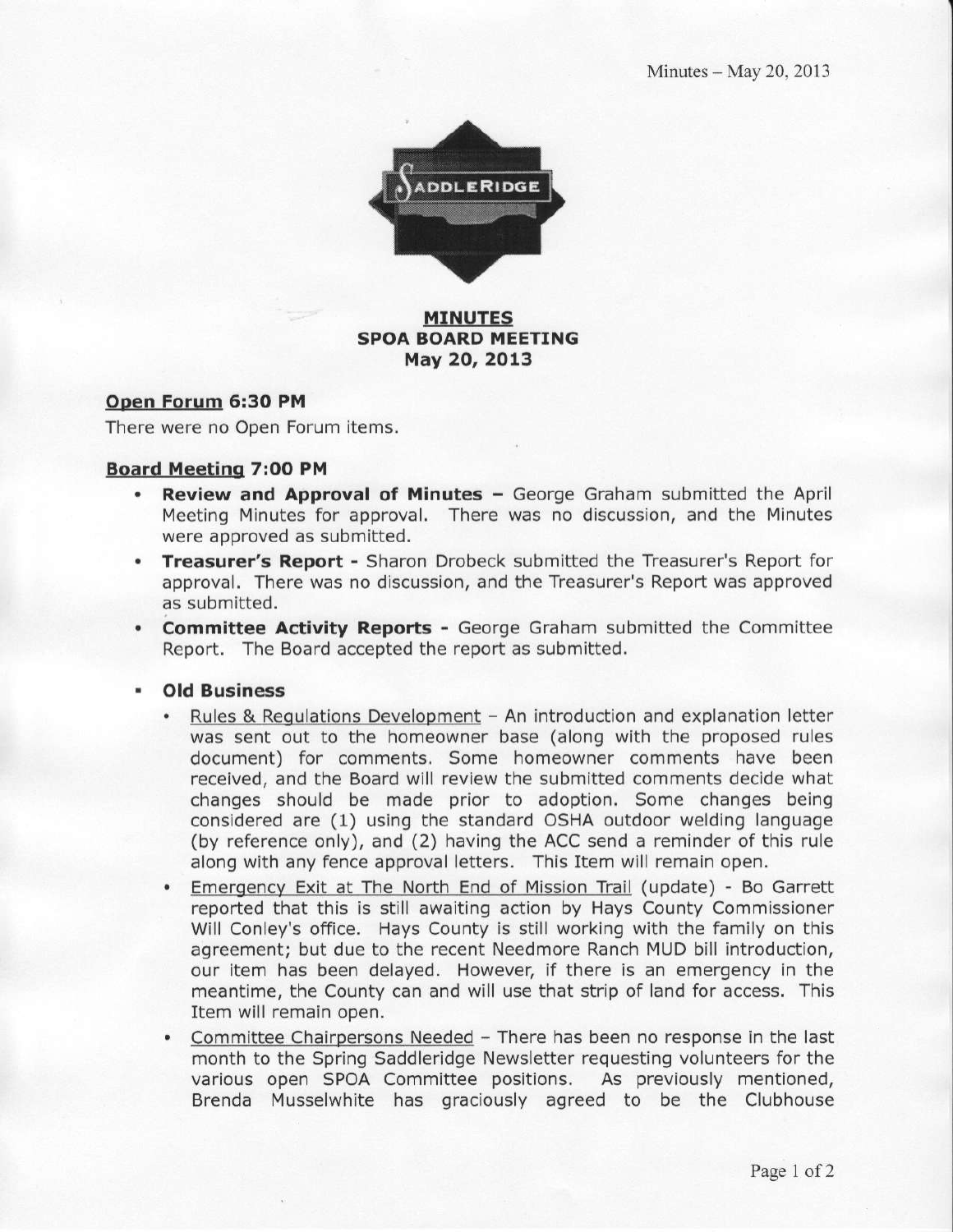Committee Chalrperson (thanks again, Brenda!!), but no one else has yet "stepped up". Volunteers are still needed!l Anybody wishing to volunteer for anv Committee Dosition should contact an SPOA Board member. This Item will remaln open for another month.

- . SPOA Tax Filino Status Sharon Drobek (SPOA Treasurer) is currently researching whether or not the SPOA is legally a tax-exempt organization, but has not as yet found documents either proving or disproving this. Research is continuing. This Item will remain open.
- New Business
	- . Clubhouse Tree Trimming Bids are being requested to remove a dead tree behind the Clubhouse. Part of the tree has already fallen and damaged the fence on the adjacent lot. The best bid will be accepted (based on both price and quality of work). Once the tree is removed, repair of the fence will be performed. This item will remain open,
	- . "Iron Breaker" svstem to alleviate clubhouse water smell Bo Garrett has been researching various add-on systems to alleviate the bad water odor at the Clubhouse. Research has indicated that the water should be tested before any system is considered, as the actual cause of the smell will determine the system or treatment needed. This item will remain open.
	- Compliance with ACC Approvals There have recently been instances of construction projects not complying with the plans submitted and approved by the Saddleridge ACC. The Board is considering options regarding this lssue. One possible solution is to require an additional ACC approval right before construction begins. This item will remain open.

The meeting was adjourned at 7:30 PM.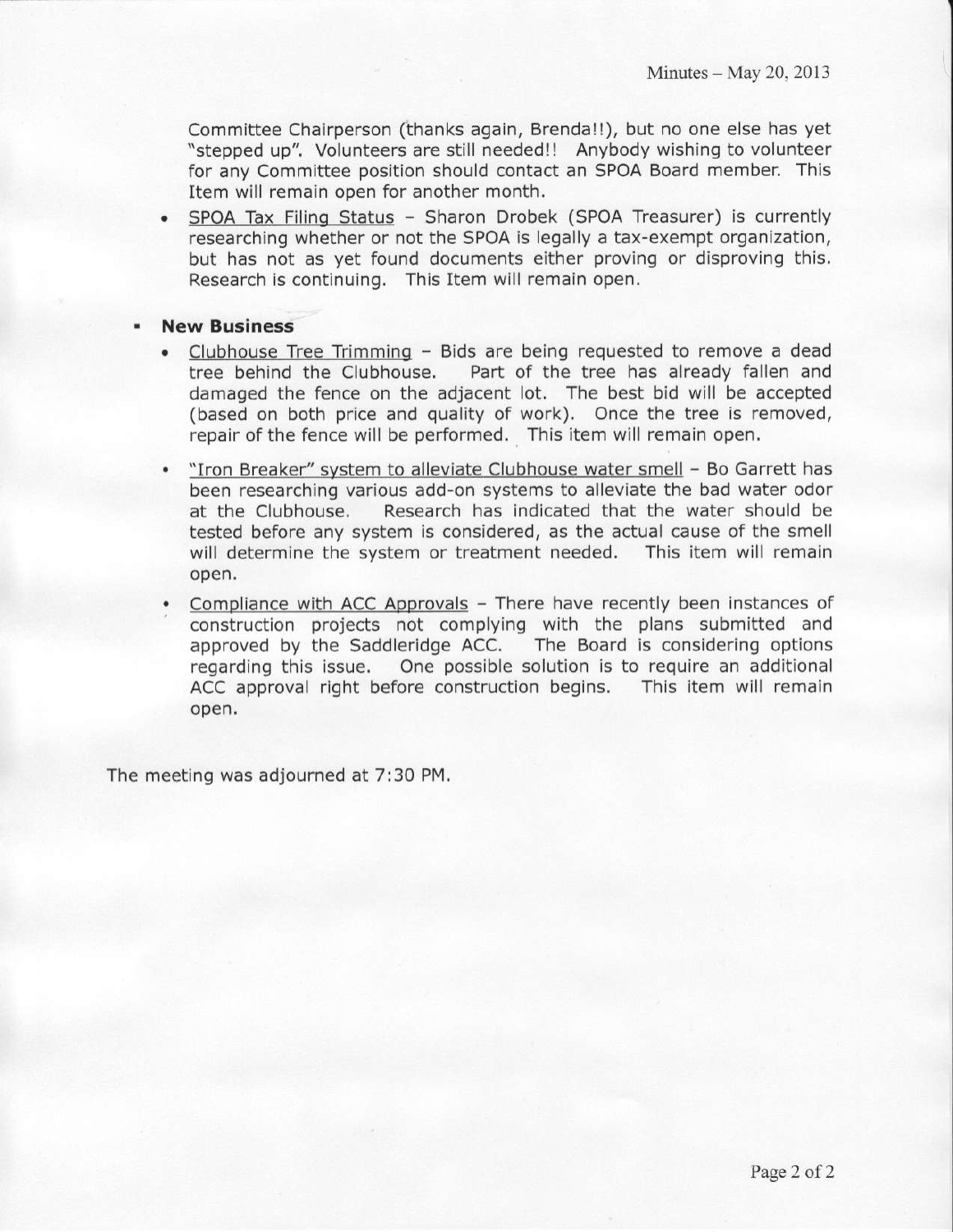## Saddleridge Property Owners Association

## April Treasurer's Report June 11,2013

The April Treasurer's report includes a month-end and prior year-end Balance Sheet as well as detailed Profit and Loss Statements that compare actual experience to the budgeted income and expense projections for the month and year-to-date though April. This information is included in a fomat which includes the 2013 annual budget. This will help to keep the big picture in mind.

The Balance Sheet as of April 30 includes:

- Accounts Receivable of \$(129), this negative balance represents dues paid in advance.
- SPOA has no outstanding liabilities.

A review of the Profit and Loss report shows that the monthly net income of less than one dollar compared to the budgeted net loss of  $$(1,290)$  for April. There were no unusual items to note; the differences to budget are due to timing.

On a year-to-date basis the actual net income of \$6,064 exceeds the budgeted net income of \$3,495,

Respectfully submitted,

Sharon M. Drobeck Treasurer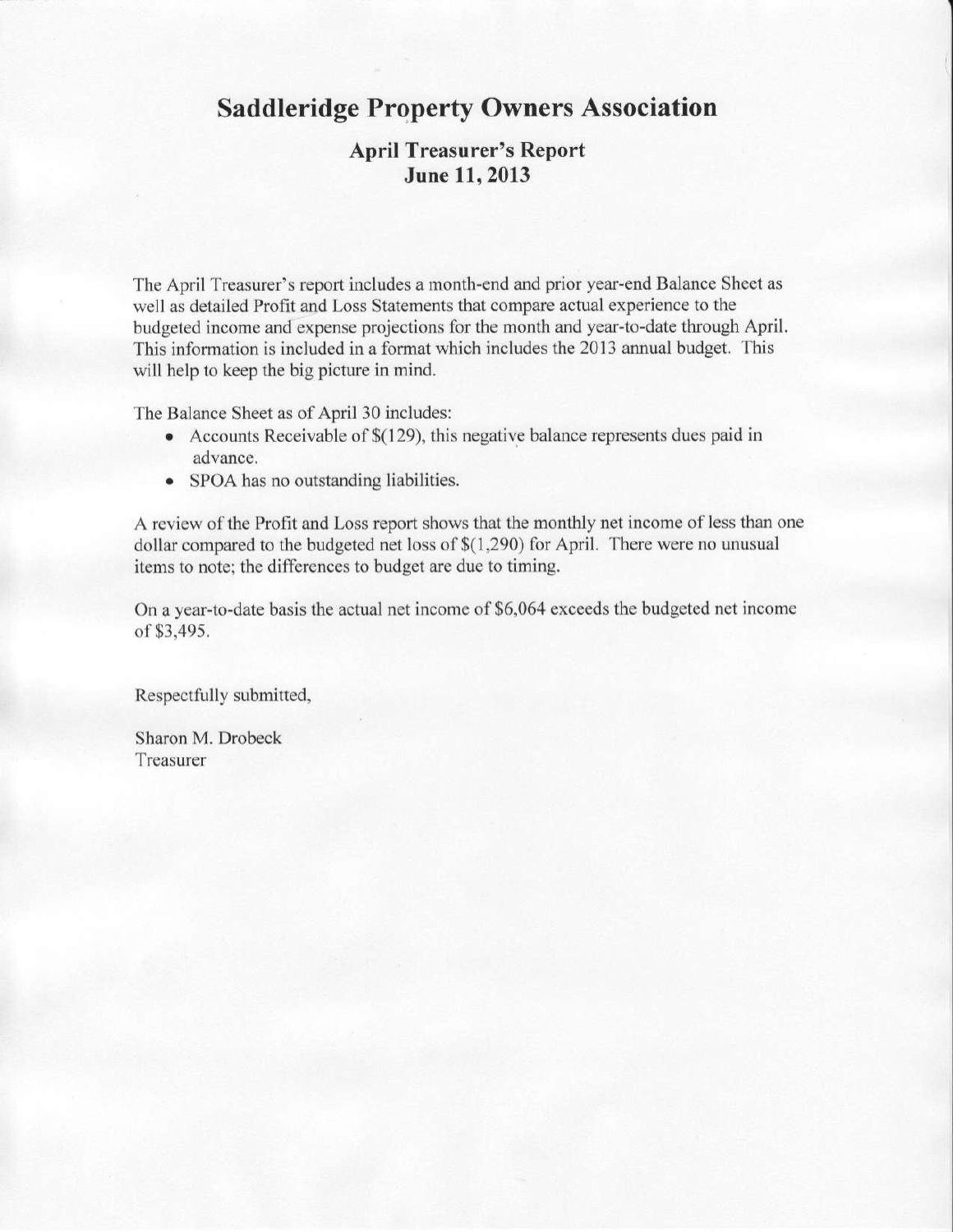6:00 AM 06/03/13 **Cash Basis** 

#### **Saddleridge Property Owners Association Balance Sheet** As of April 30, 2013 Apr 30, 13

**ASSETS Current Assets** Checking/Savings Ozona CD #305501 25, 154.04 Ozona CD #305552 25,136.48 **Ozona Checking** 6,178.08 **Ozona Money Market** 38,398.79 **Total Checking/Savings** 94,867.39 **Accounts Receivable Accounts Receivable**  $-129.27$  $-129.27$ **Total Accounts Receivable Total Current Assets** 94,738.12 **Other Assets Saddleridge Property** 80,500.00 **Total Other Assets** 80,500.00 **TOTAL ASSETS** 175,238.12 **LIABILITIES & EQUITY** Equity **Opening Balance Equity** 110,823.40 **Retained Earnings** 58,048.05 Net Income 6,366.67 **Total Equity** 175,238.12 **TOTAL LIABILITIES & EQUITY** 175,238.12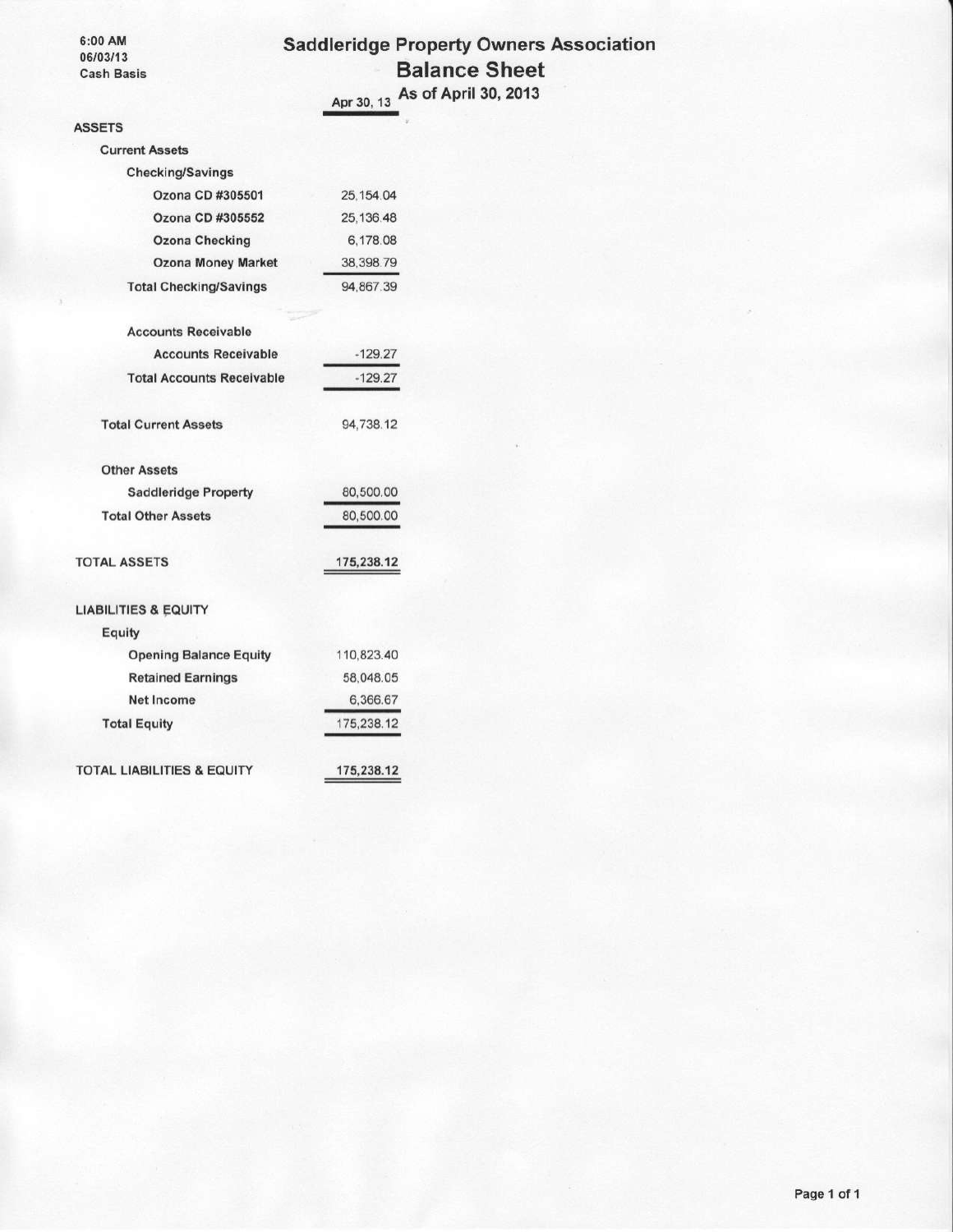6:18 AM<br>06/03/13<br>Cash Basis

# Saddleridge Property Owners Association<br>Profit & Loss Budget Performance<br>April 2013

|                                            | <b>Apr 13</b> | <b>Budget</b> | Jan - Apr 13 | <b>YTD Budget</b> | <b>Annual Budget</b> |
|--------------------------------------------|---------------|---------------|--------------|-------------------|----------------------|
| Income                                     |               |               |              |                   |                      |
| <b>Clubhouse Usage Fee</b>                 | 25.00         | 50.00         | 125.00       | 175.00            | 500.00               |
| <b>HOA Dues Collected</b>                  | 864.00        | 900.00        | 10,552.00    | 9,995.00          | 19,580.00            |
| <b>Interest Earned</b>                     | 59.75         | 35.00         | 91.10        | 90.00             | 360.00               |
| Interest Inc                               | 5.34          |               | 24.41        |                   |                      |
| <b>Resale Cert. Fee</b>                    | 100.00        | 0.00          | 350.00       | 125.00            | 500.00               |
| <b>Transfer Fees</b>                       | 50.00         | 50.00         | 200.00       | 150.00            | 500.00               |
| <b>Total Income</b>                        | 1,104.09      | 1,035.00      | 11,342.51    | 10,535.00         | 21,440.00            |
| Expense                                    |               |               |              |                   |                      |
| <b>Accounting</b>                          |               |               |              |                   |                      |
| Accounting-Bookkeeper                      | 160.00        | 160.00        | 640.00       | 640.00            | 1,920.00             |
| <b>Accounting-CPA</b>                      | 0.00          |               | 0.00         | 175.00            | 175.00               |
| <b>Total Accounting</b>                    | 160.00        | 160.00        | 640.00       | 815.00            | 2,095.00             |
| <b>Annual Septic Contract</b>              | 0.00          |               | 0.00         |                   | 250.00               |
| <b>Bank Charges</b>                        |               |               |              |                   |                      |
| <b>Check Printing</b>                      | 0.00          |               | 0.00         |                   | 75.00                |
| <b>Safe Deposit Box</b>                    | 0.00          |               | 40.00        | 40.00             | 40.00                |
| <b>Service Charges</b>                     | 0.00          |               | 0.00         |                   | 0.00                 |
| <b>Total Bank Charges</b>                  | 0.00          |               | 40.00        | 40.00             | 115.00               |
| <b>Clubhouse Expenses</b>                  |               |               |              |                   |                      |
| Cleaning                                   | 50.00         | 50.00         | 200.00       | 200.00            | 600.00               |
| <b>Cleaning Supplies</b>                   | 0.00          |               | 0.00         | 25.00             | 100.00               |
| <b>Clubhouse Furnishings</b>               | 0.00          |               | 0.00         | 200.00            | 200.00               |
| <b>Clubhouse insurance</b>                 | 0.00          |               | 0.00         |                   | 375.00               |
| <b>Clubhouse Outside Lighting</b>          | 0.00          | 0.00          | 0.00         | 15.00             | 50.00                |
| <b>Entrance Sign</b>                       | 0.00          |               | 0.00         |                   | 0.00                 |
| <b>Heating and AC</b>                      | 0.00          | 0.00          | 131.73       | 0.00              | 150.00               |
| Lighting                                   | 0.00          | 0.00          | 0.00         | 15.00             | 50.00                |
| <b>Maintenance Labor</b>                   | 0.00          |               | 350.00       | 100.00            | 400.00               |
| <b>Misc</b>                                | 0.00          |               | 4.00         | 0.00              | 0.00                 |
| <b>Pest Control</b>                        | 102.80        | 105.00        | 205.64       | 210.00            | 420.00               |
| <b>Plumbing Repairs</b>                    | 0.00          | 0.00          | 0.00         | 75.00             | 250.00               |
| Repairs                                    | 0.00          | 300.00        | 0.00         | 300.00            | 500.00               |
| Trash                                      | 0.00          | 85.00         | 83.94        | 170.00            | 340.00               |
| Water softener monthly maintain            | 22.95         | 25.00         | 91.80        | 100.00            | 300.00               |
| <b>Wellhouse Expenses</b>                  | 0.00          | 0.00          | 0.00         | 75.00             | 100.00               |
| <b>Total Clubhouse Expenses</b>            | 175.75        | 565.00        | 1,067.11     | 1,485.00          | 3,835.00             |
| <b>Dues and Subscriptions</b>              | 0.00          |               | 0.00         |                   | 25.00                |
| <b>Food for Saddleridge Meetings</b>       |               |               |              |                   |                      |
| <b>Food for Annual BBQ</b>                 | 462.90        | 550.00        | 462.90       | 550.00            | 550.00               |
| Neighborhood Watch                         | 0.00          |               | 0.00         |                   | 400.00               |
| <b>Total Food for Saddleridge Meetings</b> | 462.90        | 550.00        | 462.90       | 550.00            | 950.00               |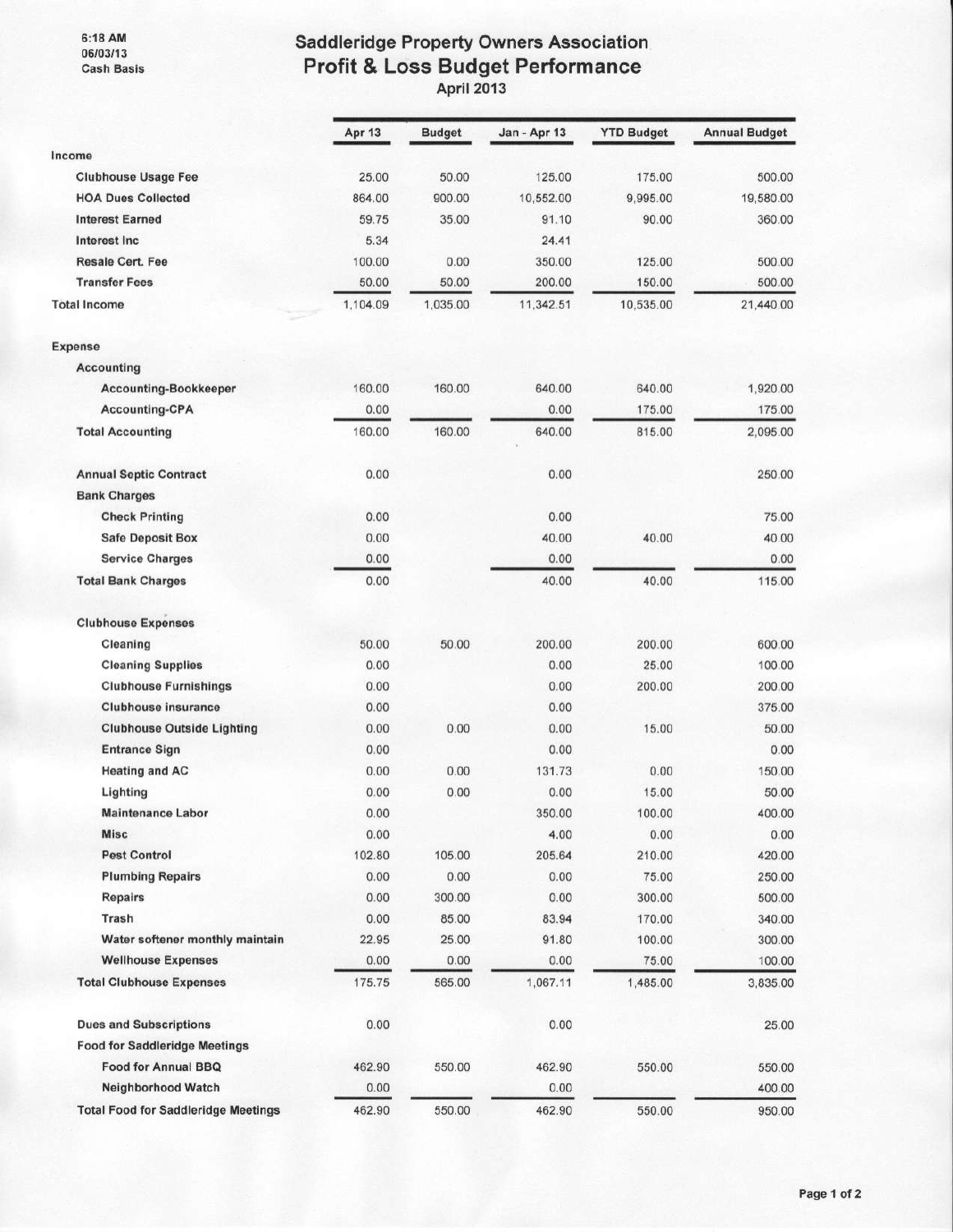6:18 AM<br>06/03/13 **Cash Basis** 

# Saddleridge Property Owners Association<br>Profit & Loss Budget Performance<br>April 2013

|                                | Apr 13   | <b>Budget</b> | Jan - Apr 13 | <b>YTD Budget</b> | <b>Annual Budget</b> |
|--------------------------------|----------|---------------|--------------|-------------------|----------------------|
| Improvements                   |          |               |              |                   |                      |
| Landscaping                    |          |               |              |                   |                      |
| <b>Entrance</b>                | 0.00     | 200.00        | 0.00         | 200.00            | 400.00               |
| Lighting                       | 0.00     | 0.00          | 0.00         | 50.00             | 200.00               |
| <b>Plants</b>                  | 0.00     | 75.00         | 0.00         | 175.00            | 360.00               |
| <b>Total Landscaping</b>       | 0.00     | 275.00        | 0.00         | 425.00            | 960.00               |
| Other                          | 0.00     |               | 0.00         | 0.00              | 0.00                 |
| <b>Wellhouse Improvements</b>  | 0.00     |               | 0.00         |                   | 100.00               |
| <b>Total Improvements</b>      | 0.00     | 275.00        | 0.00         | 425.00            | 1,060.00             |
| <b>Insurance-HOA Liability</b> | 0.00     |               | 0.00         |                   | 550.00               |
| Insurance, D&O                 | 0.00     |               | 0.00         |                   | 1,750.00             |
| <b>Lawn Maintenance</b>        | 162.38   | 300.00        | 487.13       | 750.00            | 2,500.00             |
| <b>Legal-Attorney Fees</b>     | 0.00     | 250.00        | 0.00         | 500.00            | 1,000.00             |
| <b>Mailings</b>                | 0.00     |               | 144.60       |                   | 100.00               |
| <b>Misc</b>                    | 0.00     |               | 0.00         |                   | 0.00                 |
| <b>Miscellaneous</b>           |          |               |              |                   |                      |
| <b>ACC Office Supplies</b>     | 0.00     | 0.00          | 0.00         | 25.00             | 100.00               |
| Copying                        | 0.00     |               | 0.00         |                   | 50.00                |
| Gifts                          | 0.00     | 0.00          | 0.00         | 0.00              | 0.00                 |
| <b>Legal Records</b>           | 0.00     |               | 50.00        | 0.00              | 50.00                |
| <b>Office Supplies</b>         | 0.00     | 0.00          | 0.00         | 0.00              | 50.00                |
| Plaque                         | 0.00     |               | 0.00         |                   | 0.00                 |
| <b>Printer Cart.</b>           | 0.00     | 50.00         | 0.00         | 50.00             | 100.00               |
| Software                       | 0.00     |               | 0.00         | 0.00              | 280.00               |
| <b>Website Hosting Fee</b>     | 0.00     | 0.00          | 0.00         | 0.00              | 120.00               |
| <b>Total Miscellaneous</b>     | 0.00     | 50.00         | 50.00        | 75.00             | 750.00               |
| Neighborhood Watch             | 0.00     |               | 0.00         |                   | 0.00                 |
| <b>PEC Electricity</b>         | 142.75   | 175.00        | 650.13       | 600.00            | 2,000.00             |
| <b>Taxes</b>                   | 0.00     |               | 1,736.72     | 1,800.00          | 1,800.00             |
| <b>Webpage Fees</b>            | 0.00     |               | 0.00         |                   | 0.00                 |
| <b>Total Expense</b>           | 1,103.78 | 2,325.00      | 5,278.59     | 7,040.00          | 18,780.00            |
| Net Income                     | 0.31     | $-1,290.00$   | 6,063.92     | 3,495.00          | 2,660.00             |